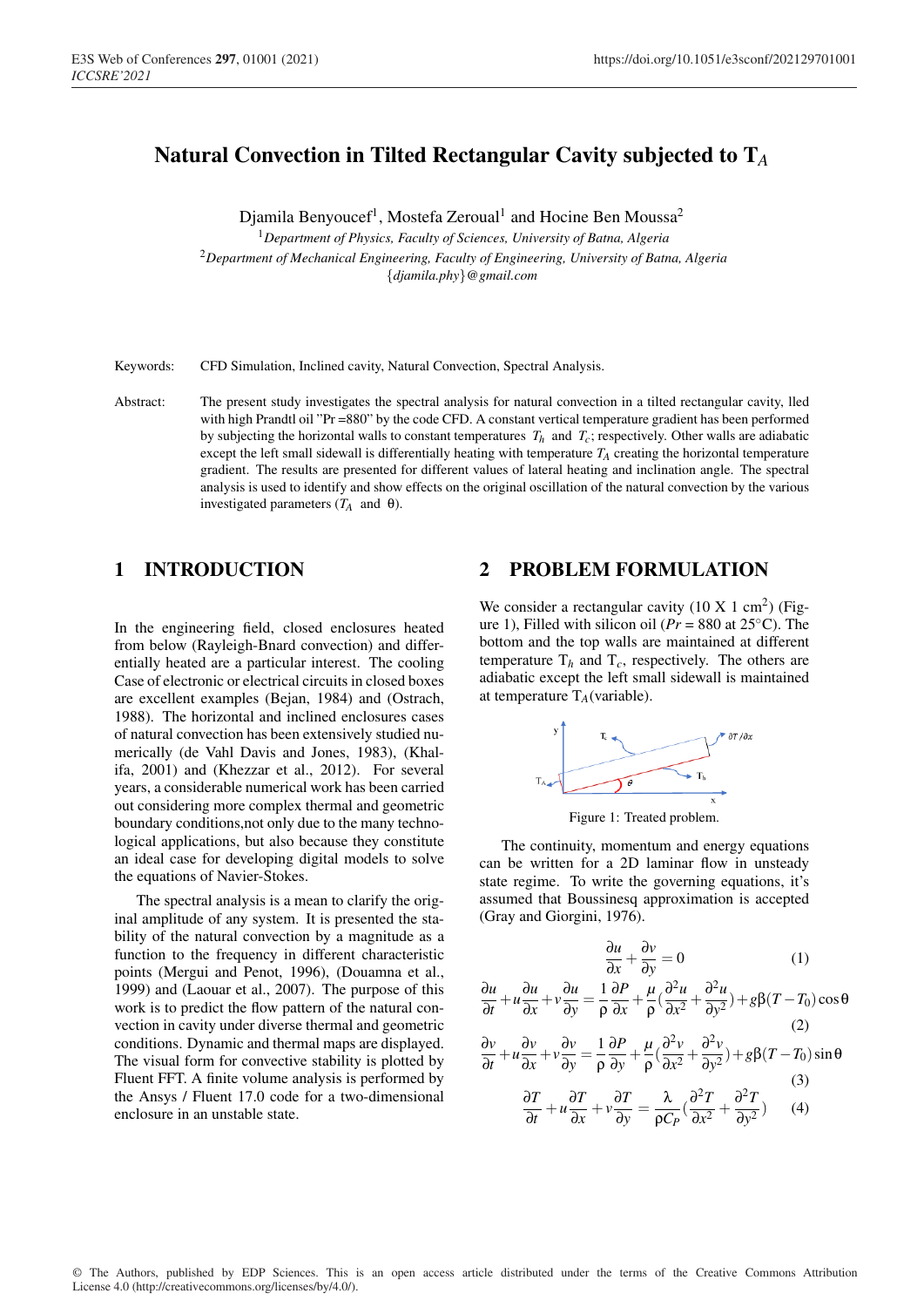#### 2.1 Boundary conditions

The boundary conditions (Zeroual and Cerisier, 2000) are :

for all walls, 
$$
u = v = 0
$$
  
\n
$$
\frac{\partial T}{\partial x} = 0, \text{ at } x = L; \quad T_A = \text{variable, at } x = 0
$$
\n
$$
T_h = 27, 6 \, k, \text{ at } y = 0; \quad T_c = 19, 4 \, k, \text{ at } y = H
$$

The system of equations  $(1)-(4)$  with the boundary conditions stated above is solved by using finite volume described by Patankar (Patankar, 1980) method and the SIMPLE algorithm (Van Doormaal and Raithby, 1984)

## 3 RESULT AND DISCUSSION

#### 3.1 Thermal and dynamic fields

A numerical study has been carried out to simulate convective problem in an inclined rectangular cavity with three heating wall at high Prandtl number. Considering different values of ∆*T* and θ in the natural convection modeling using Ansys / Fluent gives us the dynamic and thermal maps represented in Figures (2, 3, 4 and 5). For each figure; we present the velocity (on the low (a)) and isotherms (on the top (b)) to show the effects of different inclination for the four lateral heating cases ( $T_A = 0$ °C, 30,3°C, 52,7°C and  $67,6^{\circ}$ C). It is clear that the thermal and dynamic pattern of the convective flow is destabilized for each lateral heating value as a function to the tilted angle. We can note that in each time that the tilt angle increasing relative to the horizontal for the same lateral heating value:

- For  $\theta = 0^\circ$ : The velocity field is rolling in the whole domain. We observe ten transverse rolls parallel at the small side, where this rolls number decrease with the increase imposed temperature *TA*. Similarly; The pattern Bnard structure changed by presence of the induced roll and The isotherms has lost their temporal oscillation near the lateral heating *TA*.
- For for other angles  $(\theta = 10, 25, 60, \text{ and } 90)$ : )*Atlowtemperature*T*A*; the thermal and dynamic behavior deformed and located in different places of the cavity for the firsts angles, which gradually disappear from  $\theta \ge 60$  until the vertical case  $(\theta = 90)$ .
- The isotherms has lost gradually the temporal oscillation for the two parameters ( $\theta$  and  $T_A$ ) and



Figure 2: Velocity field (a) and isotherms (b) patterns obtained without lateral heating *TA*.



Figure 3: Velocity field (a) and isotherms (b) patterns obtained with lateral heating  $T_A = 30,3$ °C.



Figure 4: Velocity field (a) and isotherms (b) patterns obtained with lateral heating  $T_A = 52,7$ °C.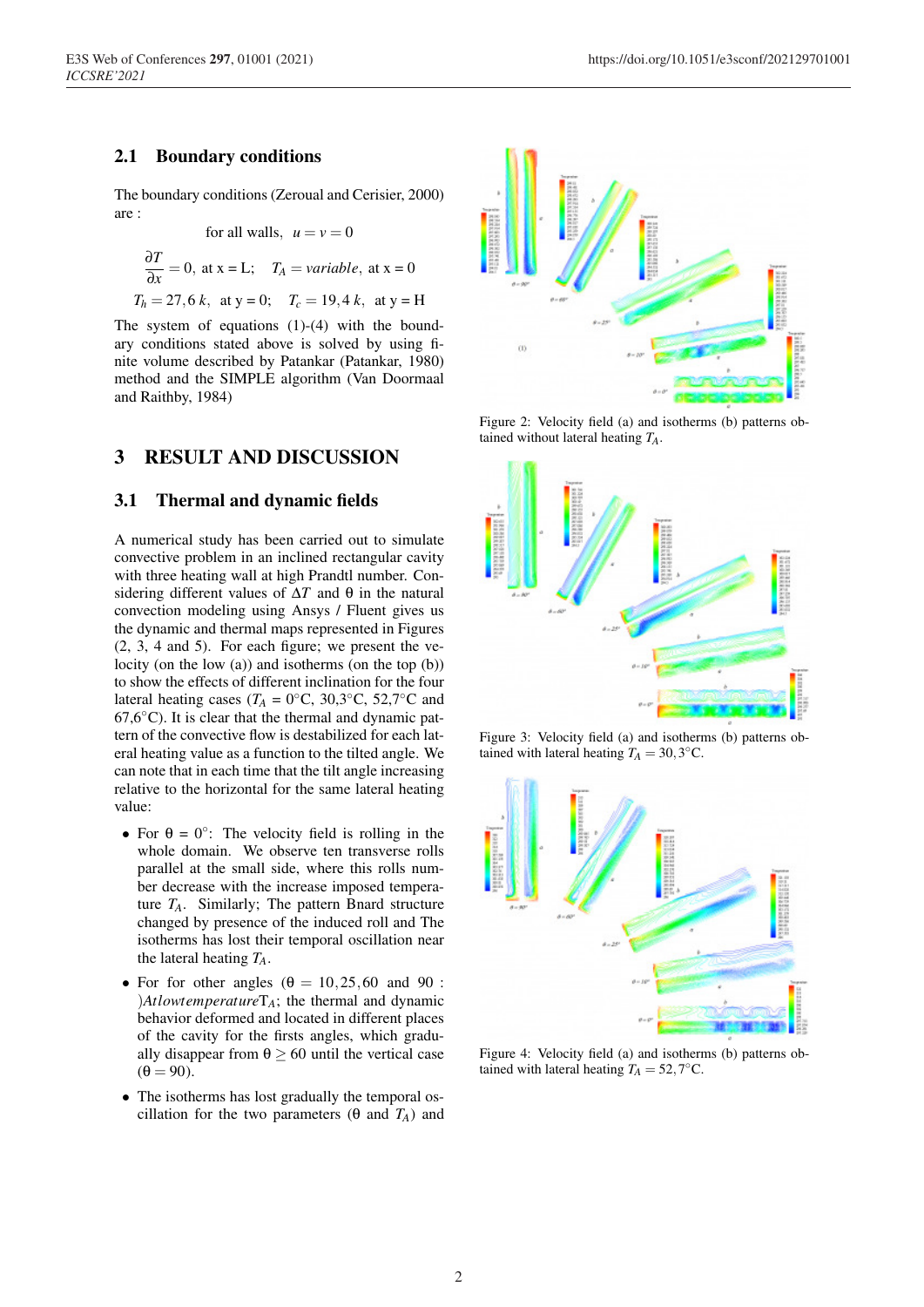the two gradients temperature effect on the studied domain without being dominant. For the angle range  $25° \leqslant 60°$ : a secondary ascending flow in the opposite inclination direction created by the high lateral heating.

• The secondary flow created by the high lateral heating at the high inclination  $(90°)$  near the heating wall until it is included in the whole cavity.



Figure 5: Velocity field (a) and isotherms (b) patterns obtained with lateral heating  $T_A = 67,6$ <sup>°</sup>C.



Figure 6: Waist variation of (rI) as a function of temperature *T<sub>A</sub>* for  $\Delta T_v = 8.2 K$ ; 6.5 *k* 

The parameter  $T_A$  effects on the pattern convective flow specially at the length of the induced roll. Diagram presented in Figure 6 compare numerical and experimental results for the influence of the lateral heating on the induced roll structure. The parameter  $T_A$  effects on the pattern convective flow specially for  $\theta = 0^\circ$  at the length of the induced roll. Diagram presented in Figure 6 confirms the direct proportionality, it compares the effect of the variation of the induced roll length (rI) as a function to the lateral temperature  $(T_A)$  for two differences vertical temperature ( $\Delta T = 6,5$ °C and  $\Delta T = 8,2$ °C). The comparison is made between the numerical results found and the experimental results (Zeroual and Cerisier, 2007).

The graphs are strictly the same, with some difference approximately 0,5% and 0,3% for  $\Delta T = 6.5$  k,  $\Delta T = 8,2k$  respectively. The length of the (rI) is largely affected by the variation of vertical ∆*T*; it increases when  $\Delta T_v$  vertical decreases.

#### 3.2 Spectral analysis

The spectral analysis method depends to chose various points in the cavity and to plot their amplitude in function to the frequency. The point chosen  $(P_1 =$ 0.5 cm) is located near the lateral heating along to xaxis and in the center according to y-axis. Figures 7, 8, 9 and 10 present the spectral analysis for the chosen point as a function to four lateral heating values and various tilted angle. We can be distinguished by figures:







Figure 8: Spectral analysis for  $T_A = 30,3$ °C.

• For  $T_A = 0$  °C (Figure 7): Tilted angle destabilized the amplitude of the convective system; expressed by small vibrations near to the original amplitude.